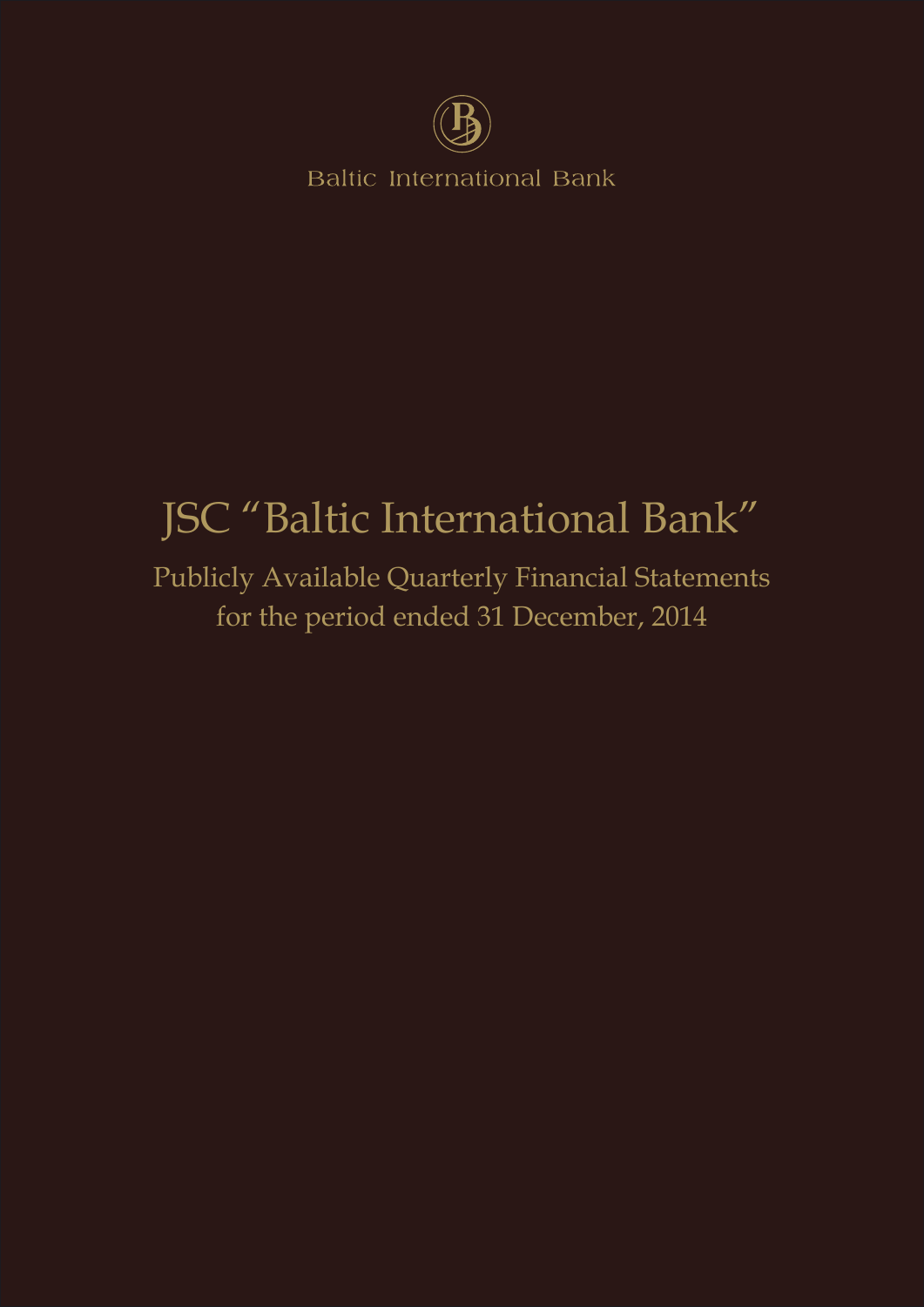### Table of contents

- **Report from the Bank's (Group's) Senior Management**
- **Members of the consolidation group**
- **Bank's shareholders**
- **Bank's senior management**
- **Bank's organisational structure**
- **Bank's operational strategy and goals**
- **Risk management**
- **The Bank's performance ratios**
- **Profit and Loss Statement**
- **Balance sheet statement**
- **Overview of own funds and capital ratios**
- **Liquidity ratio calculation**
- **Notes** Note 1. Securities portfolio Note 2. Debt securities of central governments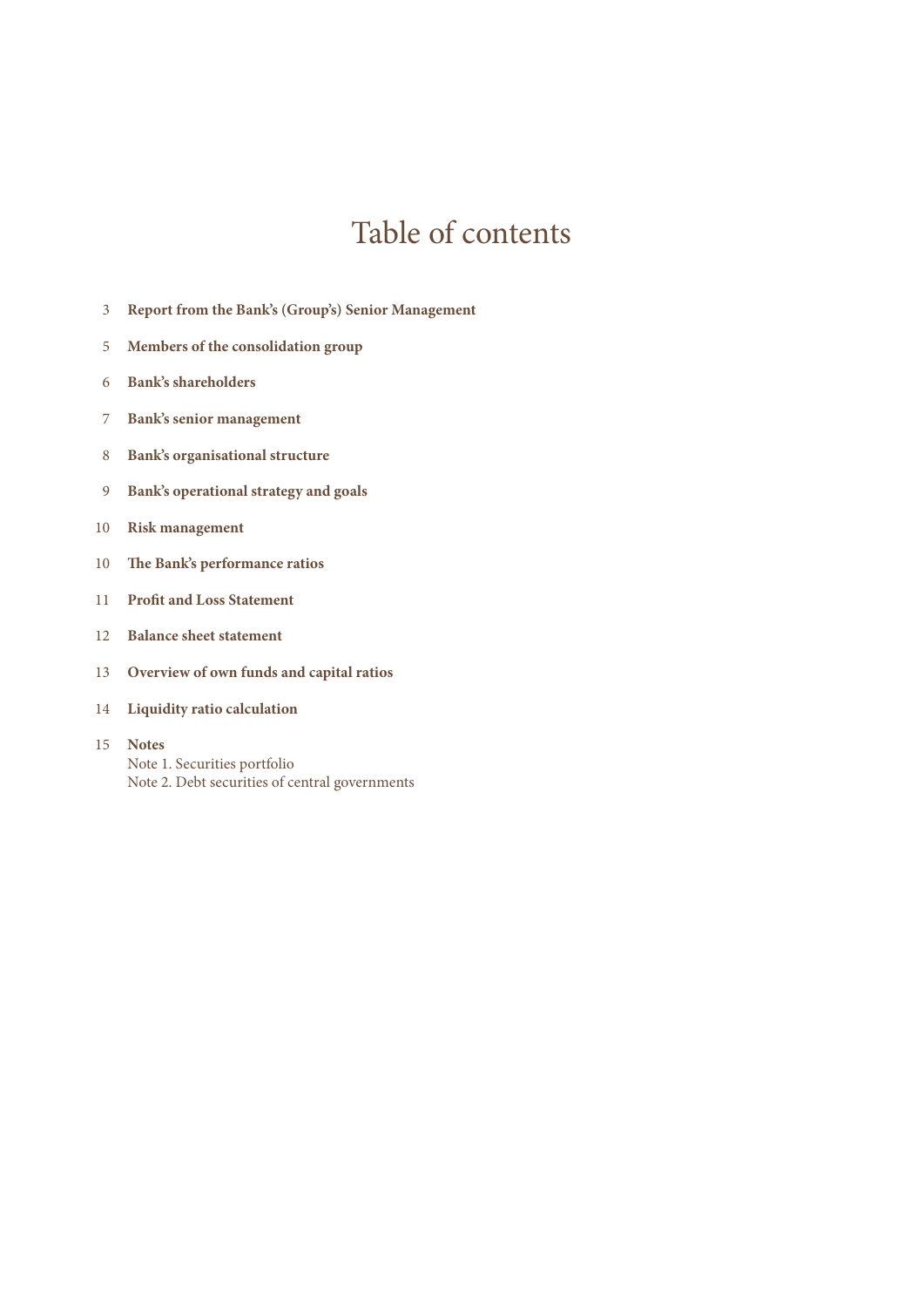### Report from the Bank's (Group's) Senior Management

The fundamental factors driving the global economic growth in 2014 were not stable. The oil-price plunge provided an extra fillip for the global growth. But the drag factors such as weak investor sentiment, stagnation and a low inflation environment in the euro area and Japan nullified the stimulating effect of the fillip. Geopolitical risks still remain high and reduce economic growth prospects in both Western Europe and Central Europe. According to IMF forecasts, the overall global growth of GDP is projected at 3.5 percent in 2015.

JSC Baltic International Bank (Bank) ensured the healthy growth of its key performance indicators (KPIs) in 2014. With the global economy remaining unstable and the ever more stringent requirements on risk management (regulatory standards on capital adequacy and liquidity), Bank succeeded in boosting volumes across its main areas of business and in improving its financial indicators. During the reporting period, compared with December 2013, the Bank's assets (the Group's figures are shown within the brackets) increased by 58.3 percent to reach EUR 533.03 million as at 31 December 2014 (31.12.2013: EUR 336.66 million).

The Bank made substantial strides in expanding its customer base. The Bank scaled up its efforts to acquire new customers. This in turn enabled the Bank to increase its funding base significantly -- the volume of customer deposits, as compared with December 2013, grew by 62.8 percent or EUR 172.96 million. The deposits totalled EUR 448.25 (448.24) million as at 31 December 2014 and made up 89.73 percent of the total liabilities. Customer deposits remain the primary funding source for the Bank's ongoing operations. The total customer funds, including off-balance sheet assets, grew by 40.49 percent (40.49 percent) over the year to reach EUR 683.06 (683.05) million. Throughout the reporting year, the Bank offered its customers

effective solutions geared towards managing assets in both domestic and international markets. The customers were actively interested in traditional asset management, project financing and fiduciary transactions. The Bank offered its customers to co-finance business projects related to the food industry and real estate industry in Latvia and the UK. A total of EUR 3.15 million was invested in the projects.

The significant volume of external funds raised enabled the Bank to diversify its assets. The Bank carried out a substantial volume of investment operations to buy gilt-edged securities, and hence the structure of the securities portfolio (in terms of quality) changed tangibly. Sovereign bonds, bonds of multilateral development banks (MDB) and government bonds carrying investment grade credit ratings made up 86.90 percent of the portfolio. The volume of the securities portfolio totalled EUR 96.57 million or 18.11 percent (18.12 percent) of the assets as at 31 December 2014. Optimisation of the securities portfolio delivered a stable income from the bonds portfolio.

The Bank has decided to boost its securities portfolio for the purposes of application of the Regulation (EU) No 575/2013 of the European Parliament and of the Council of 26 June 2013 on prudential requirements for credit institutions and investment firms and amending Regulation (EU) No 648/2012 (prudential standards for capital adequacy and liquidity). Currently, the Bank's asset-liability structure is fully compliant with the regulatory ratios. The Bank's liquidity coverage ratio exceeded 100 percent as at 31 December 2014 and was 253.10 percent (252.63 percent); the total capital ratio met both the regulatory threshold and the minimum individual level and was 14.43 percent (14.23 percent); the leverage ratio was 5.30 percent (5.19 percent).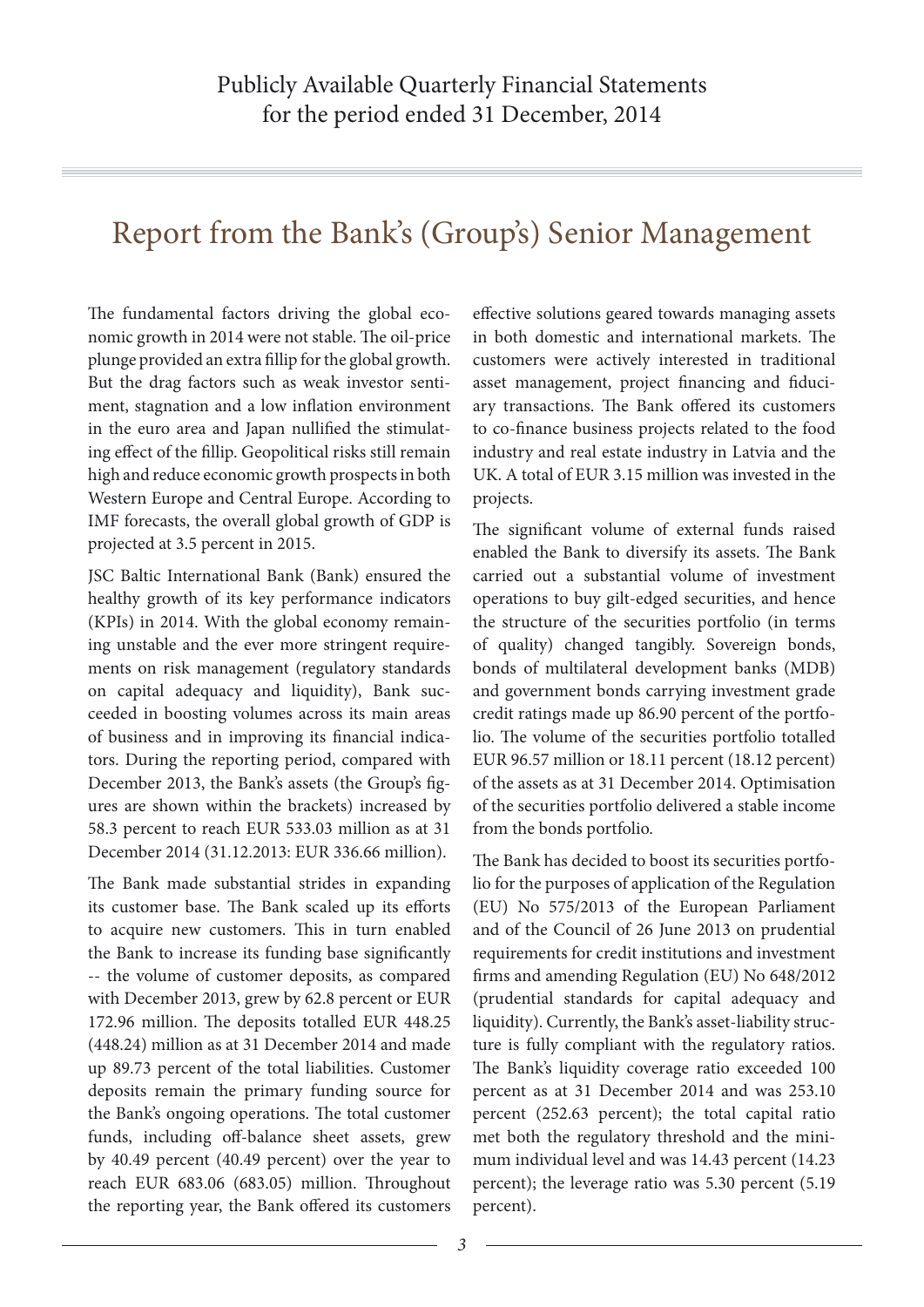The acquisition of new subordinated deposits fostered growth of the Bank's balance-sheet variables. According to 2014 financial results, the volume of subordinated deposits totalled EUR 16.70 million and showed the increase at an annualised rate of 50.44 percent.

When carrying out product diversification to gain access to funding sources, the Bank launched several new bond issues in 2014. The customers viewed the bonds as an attractive long-term investment vehicle. Thus, the Bank successfully closed its Bond Offering Programme No 1for the issue of bonds totalling EUR 20 million.

The volume of the loan portfolio totalled EUR 99.62 (97.95) million as at 31 December 2014. The loan portfolio as a percentage of the total assets does not exceed 20 percent. Mortgage loans prevail in the portfolio (71.79 percent of the total portfolio). This reflects the Bank's conservative approach to credit risk. Notably, the Bank-funded projects show a greater tendency to shift to Western Europe because of the tensions between Russia and Ukraine.

According to 2014 financial results, the Bank's operating income grew at a moderate pace (up 9.3 percent) to reach EUR 14.69 million. It should be mentioned that the Bank intends to increase a percentage of stable income within the operating income. As the customers were increasingly prone to using payment & cash services, brokerage services, trust services and card products, the net fee and commission income grew by 13.05% (13.01%). By the end of December 2014, the percentage of the net fee and commission income within the operating income totalled 41 percent (31.12.2013: 39 percent). Changes observed in the foreign exchange market enabled the Bank to report a threefold increase in foreign currency transaction gains. According to 2014 financial results, foreign currency transaction gains totalled EUR 3.91 (3.90) million and made up 27 percent of the total operating income.

The Bank continued to develop technologies in its efforts to provide more convenience in money management. Bank also rolled out new technology solutions, including financial instruments-related service in the Internet Banking environment.

At the end of 2014, the Bank unveiled a mobile application for BIB Internet Banking. The new application enabled the customers to check their account status, loans, and payment card balances more conveniently, as well as to obtain information about the financial instruments they have purchased. From the beginning of December, the application is available free of charge for the customers (smart phone users) on Apple and Android devices.

In 3Q 2014, the Bank sponsored a number of events aimed at enhancing the business environment. Co-sponsored by the Bank, an open event Commercialization Reactor Performance Day was held in Riga on 7 October. The ongoing business workshop offered attendees the opportunity to hear stories of success attained through participation in Commercialization Reactor, meet founders of startups, learn more about projects being developed and take part in discussions with investors.

The Bank also supported the 2014 Fairness Award ceremony. The 2014 Fairness Award ceremony honours exceptional leaders whose work and life have opened opportunity and access for poor and marginalised communities throughout the world. The ceremony was held in Washington on 24 November.

Experts appreciated the Bank's achievements in private banking and wealth management. The Bank was nominated for the category the Best Bank in the Baltic States and CIS, which provides private banking and wealth management services to Customers from Russia by SPEAR'S Russia Wealth Management Awards. The award was given in recognition of the Bank's service excellence.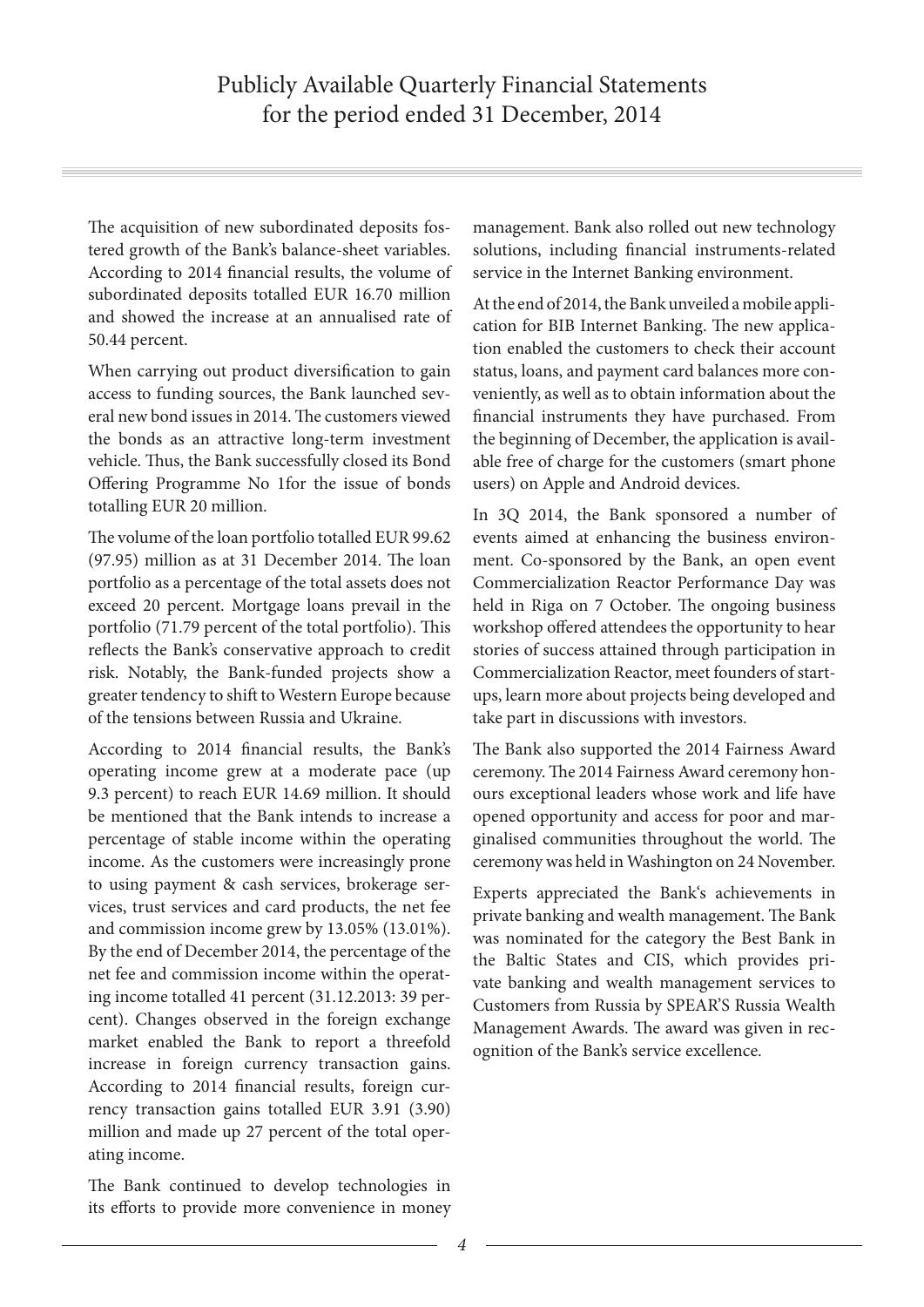### Members of the consolidation group

| N <sup>0</sup> | Company name and<br>registration number        | Code of registration<br>state and address | Insti-<br>tution<br>type <sup>1</sup> | Ownership<br>interest $(\%)$ | Percentage of<br>voting rights<br>(%) | <b>Rationale</b><br>behind the<br>inclusion<br>within the<br>group <sup>2</sup> |
|----------------|------------------------------------------------|-------------------------------------------|---------------------------------------|------------------------------|---------------------------------------|---------------------------------------------------------------------------------|
| 1              | AS "Baltic International<br>Bank", 40003127883 | LV, Kalēju iela 43, Riga                  | <b>BNK</b>                            | 100                          | 100                                   | PC                                                                              |
| $\overline{2}$ | SIA "BIB Consulting",<br>50103457291           | LV, Grēcinieku iela 6, Riga               | <b>SE</b>                             | 100                          | 100                                   | <b>PCS</b>                                                                      |
| 3              | SIA "BIB Real Estate",<br>40003868021          | LV, Kalēju iela 43, Riga                  | <b>OFI</b>                            | 100                          | 100                                   | <b>PCS</b>                                                                      |
| $\overline{4}$ | SIA "Gaujas īpašumi",<br>40103249888           | LV, Kalēju iela 43, Riga                  | <b>OFI</b>                            | 100                          | 100                                   | <b>SCS</b>                                                                      |
| 5              | SIA "Global Investments",<br>40003785660       | LV, Merkeļa iela 6-11, Riga               | <b>OFI</b>                            | 100                          | 100                                   | <b>SCS</b>                                                                      |

*1 BNK – bank; OFI – other financial institution; SE – supporting enterprise. 2 PC – parent company; PCS – parent compaby subsidiary company; SCS – subsidiary company subsidiary company.*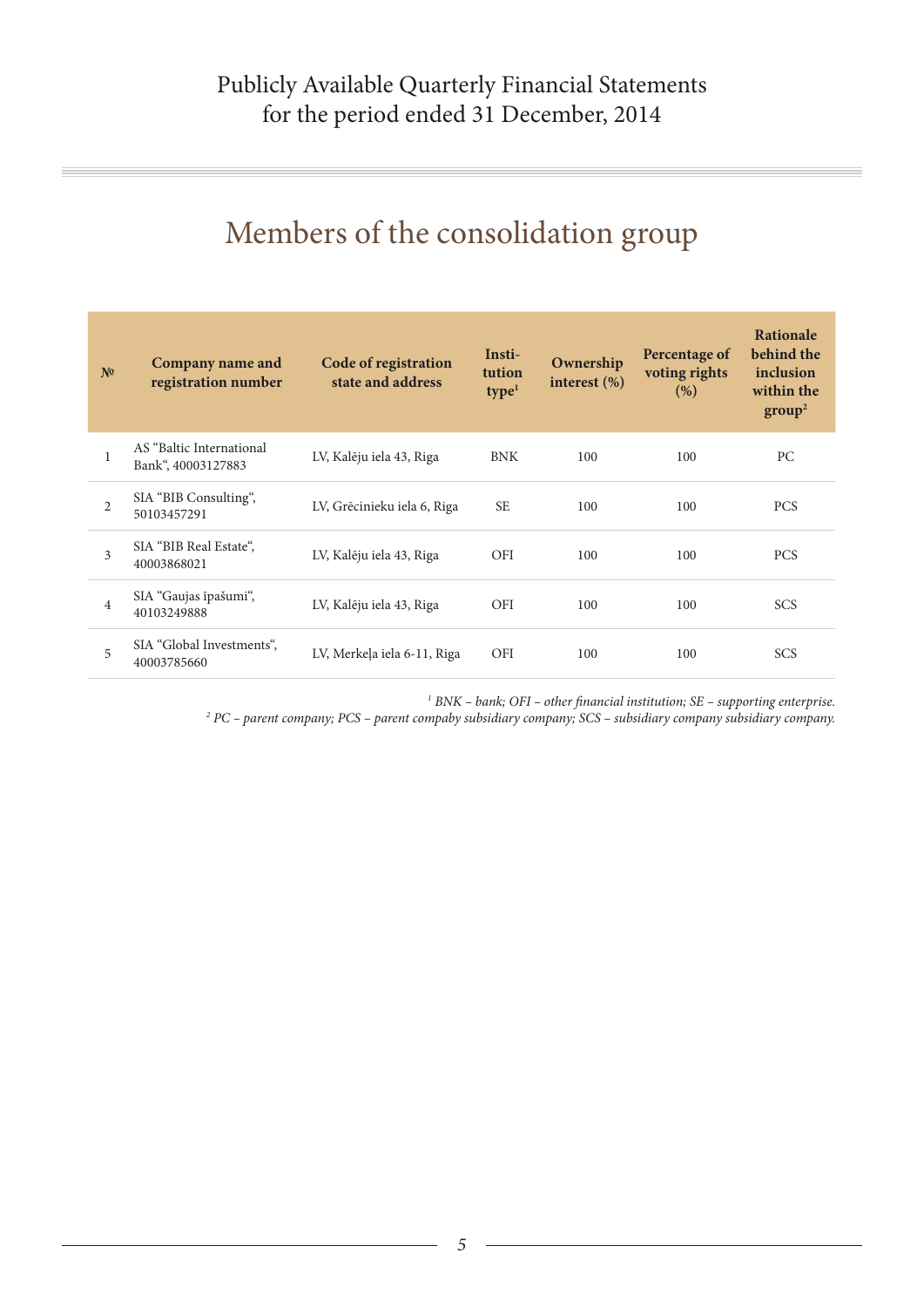### Bank's shareholders

The Вank's share capital totals EUR 29 496 389 and is divided into 4 154 421 ordinary shares carrying identical voting rights. All shares are registered. Each share carries the right to one vote at the meetings of shareholders, a right to receive dividends as declared from time to time and a right to residual assets. Each share has a par value of EUR 7,1.

Of the Bank's 93 shareholders, 28 are corporate entities and 65 are private individuals.

Listed below are the shareholders who control more than 10 percent of the shares in the shareholders' equity:

- Valeri Belokon 69,89467%
- Vilori Belokon 30,00969%.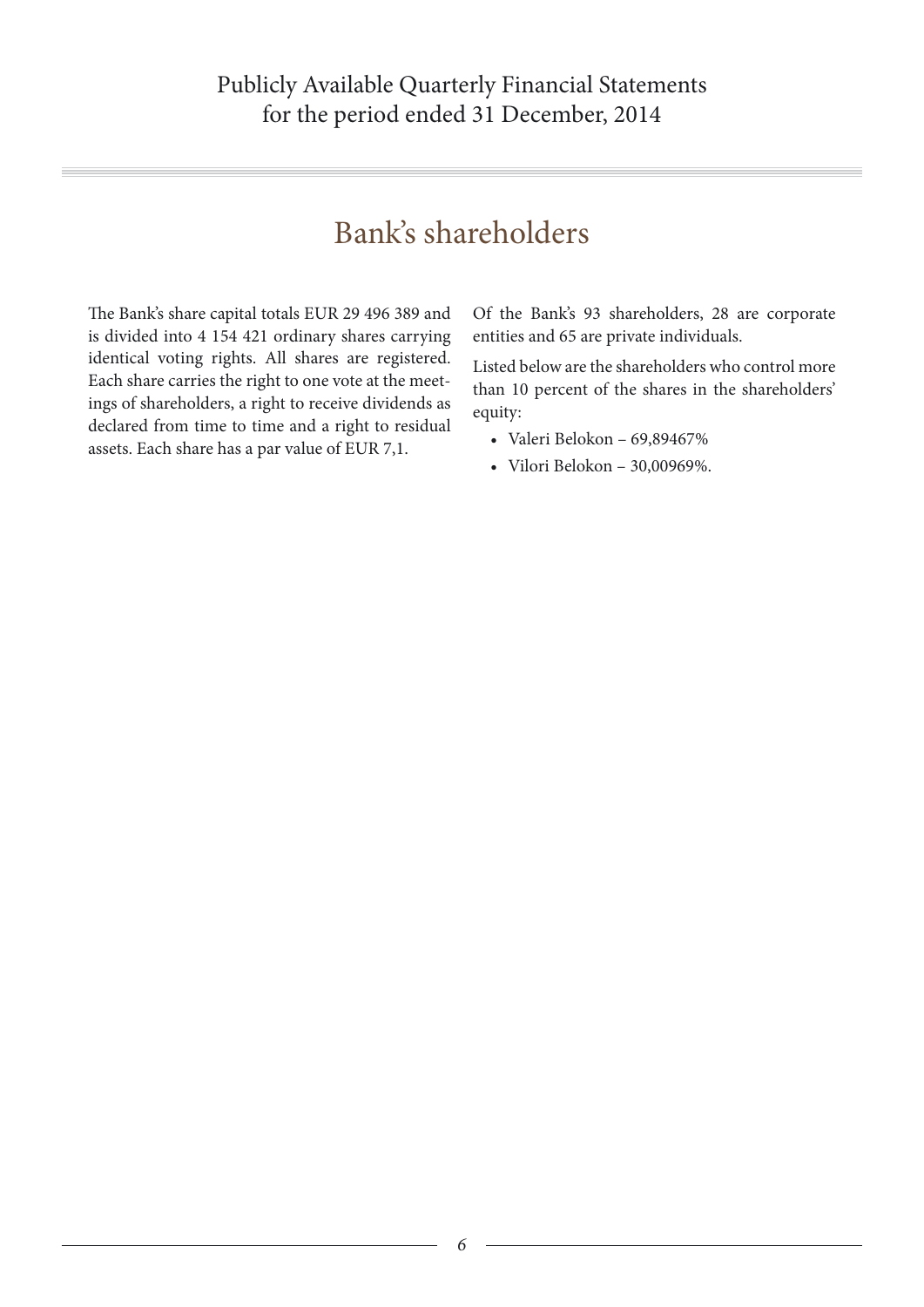### Bank's senior management

### Supervisory Council (31.12.2014)

| Name and surname | <b>Position</b>                   |
|------------------|-----------------------------------|
| Valeri Belokon   | Chairperson of the Council        |
| Albert Reznik    | Deputy Chairperson of the Council |
| Vlada Belokon    | Member of the Council             |

### Management Board (31.12.2014)

| Name and surname  | <b>Position</b>                 |
|-------------------|---------------------------------|
| Ilona Gulchak     | Chairperson of the Board        |
| Natalja Tkachenko | Deputy Chairperson of the Board |
| Alon Nodelman     | Member of the Board             |
| Dinars Kolpakovs  | Member of the Board             |
| Inese Lazdovska   | Member of the Board             |

During 4Q 2014 the following changes were made in the composition of the Board:

The newly-appointed Inese Lazdovska, Head of Bank's Legal Department, has taken on Board-related

responsibilities with effect from 17 October. As a member of the Board, she will be specifically responsible for ensuring legal support to Bank's overall business and providing advisory & consulting services to Bank's customers.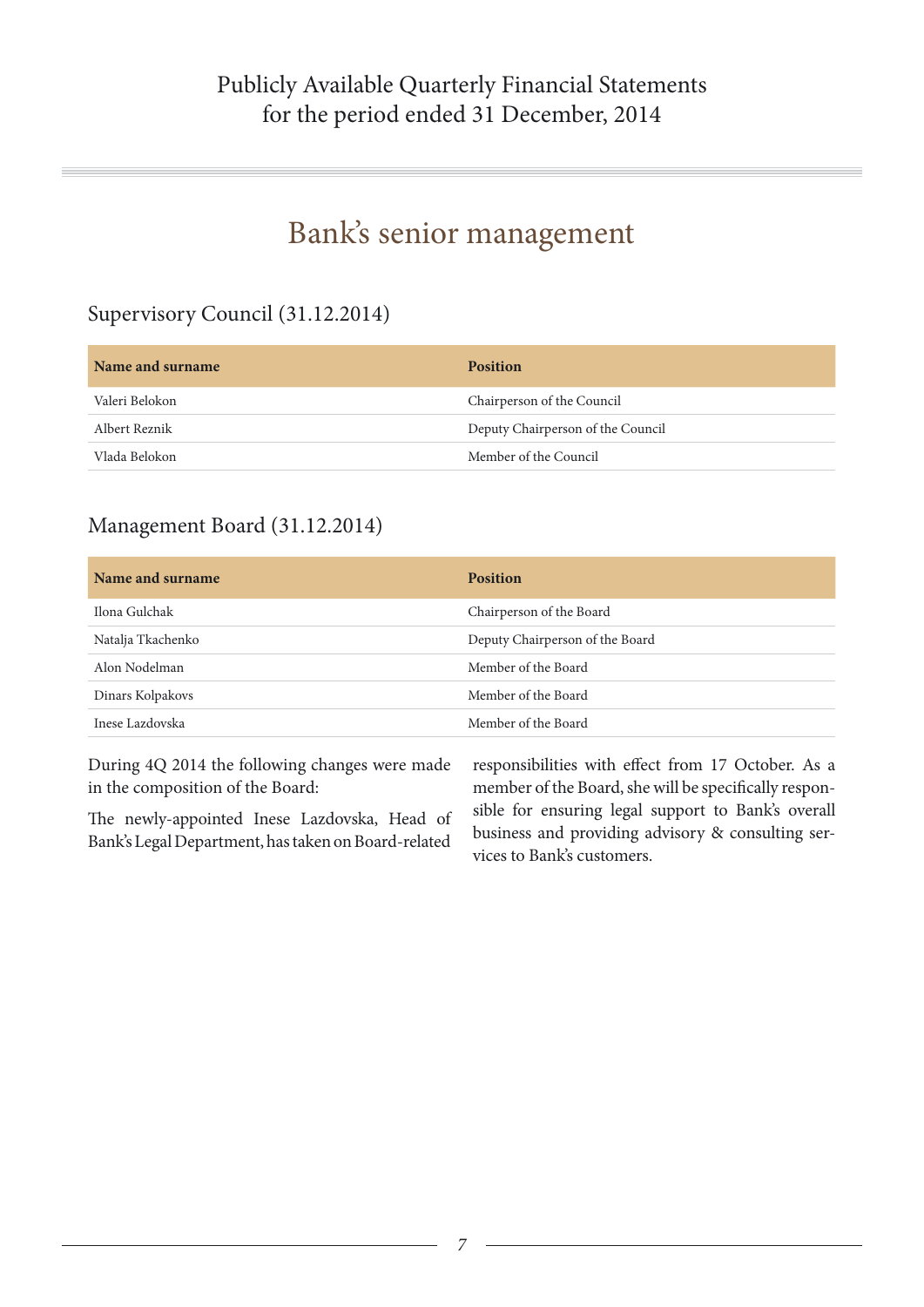

#### *8*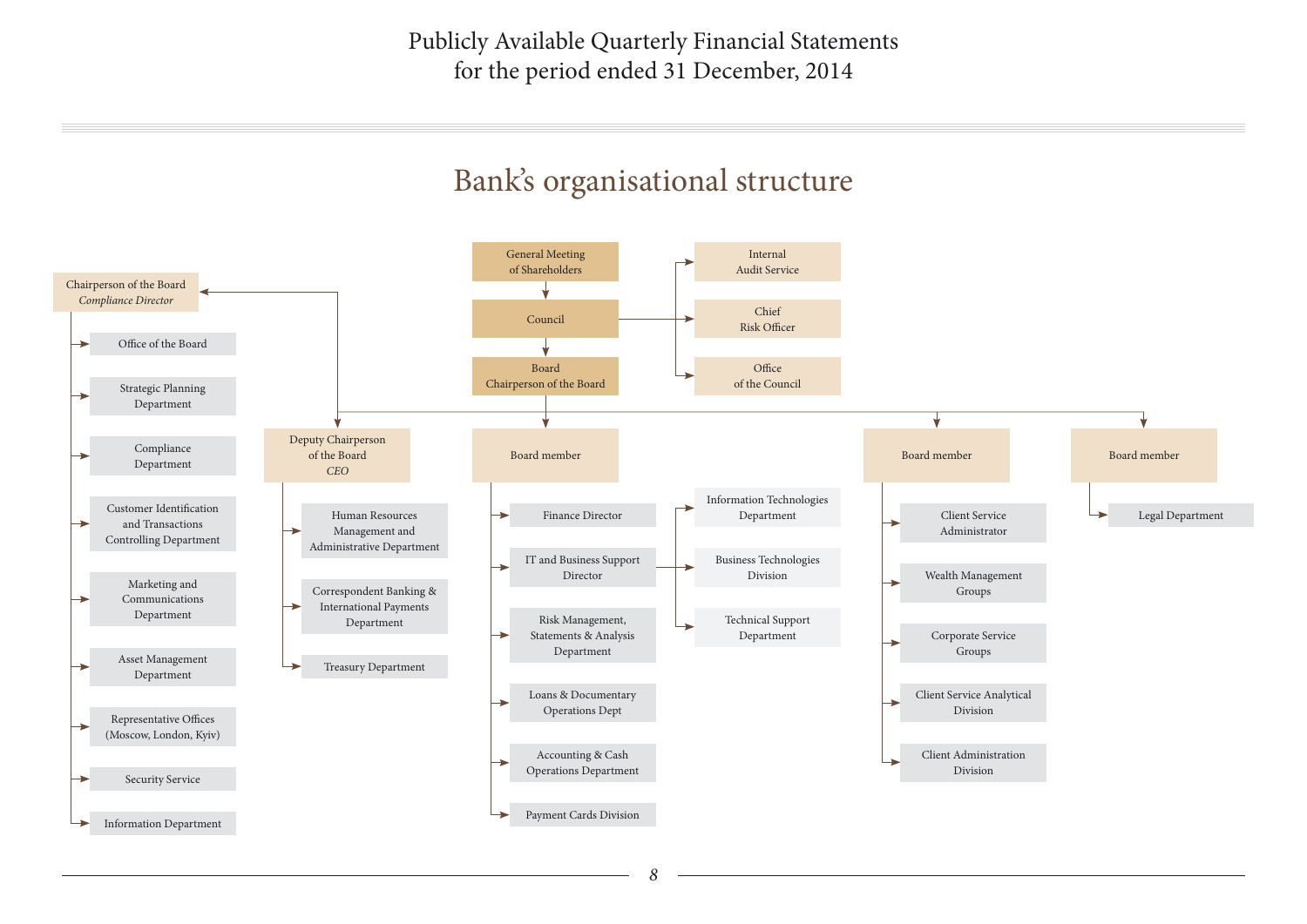### Bank's operational strategy and goals

**Our mission** is to become a boutique and prominent bank in the Baltic region, specifically designed to provide family wealth management (FMW) to high-net-worth individuals (HNWIs).

A 'customer-comes-first' attitude:

- Customer family's welfare and comfort: banking comfort, financial comfort, and life comfort;
- Family business interests.

#### **Strategic axes:**

Family wealth management services for affluent families: dynamic and proactive development, moderate risk.

Family wealth is managed through:

- structuring banking products according to 3 comfort levels: banking comfort, financial comfort, and life comfort;
- broadening the range of banking services to include investment offerings: asset management, alternative investments, equity investments, and brokerage services;
- developing non-financial services: tax and legal advice; structurisation, protection and inheritance of assets; lifestyle management.

While developing and offering banking product, Bank applies an open-architecture approach.

Bank's target markets to acquire new customers:

- Latvia;
- Russia;
- Ukraine;
- Kazakhstan;
- United Kingdom;
- Other Western Europe countries.

#### **Our values:**

- Stability. Our conservative attitude to risk-taking has enabled us to tide over difficulties arising from the global and regional financial crisis. Wealth protection and capital preservation is our main priority.
- Trust. Customer-centric approach, reliability, high-quality service, outstanding reputation, and confidentiality
- Flexibility. Maximum comfort for every client's family in any time, any place, and any situation.
- Exclusiveness. Today's readiness for tomorrow's challenges.
- Professionalism. Understanding the features specific to Western and Eastern markets, experience in elaborating individual solutions.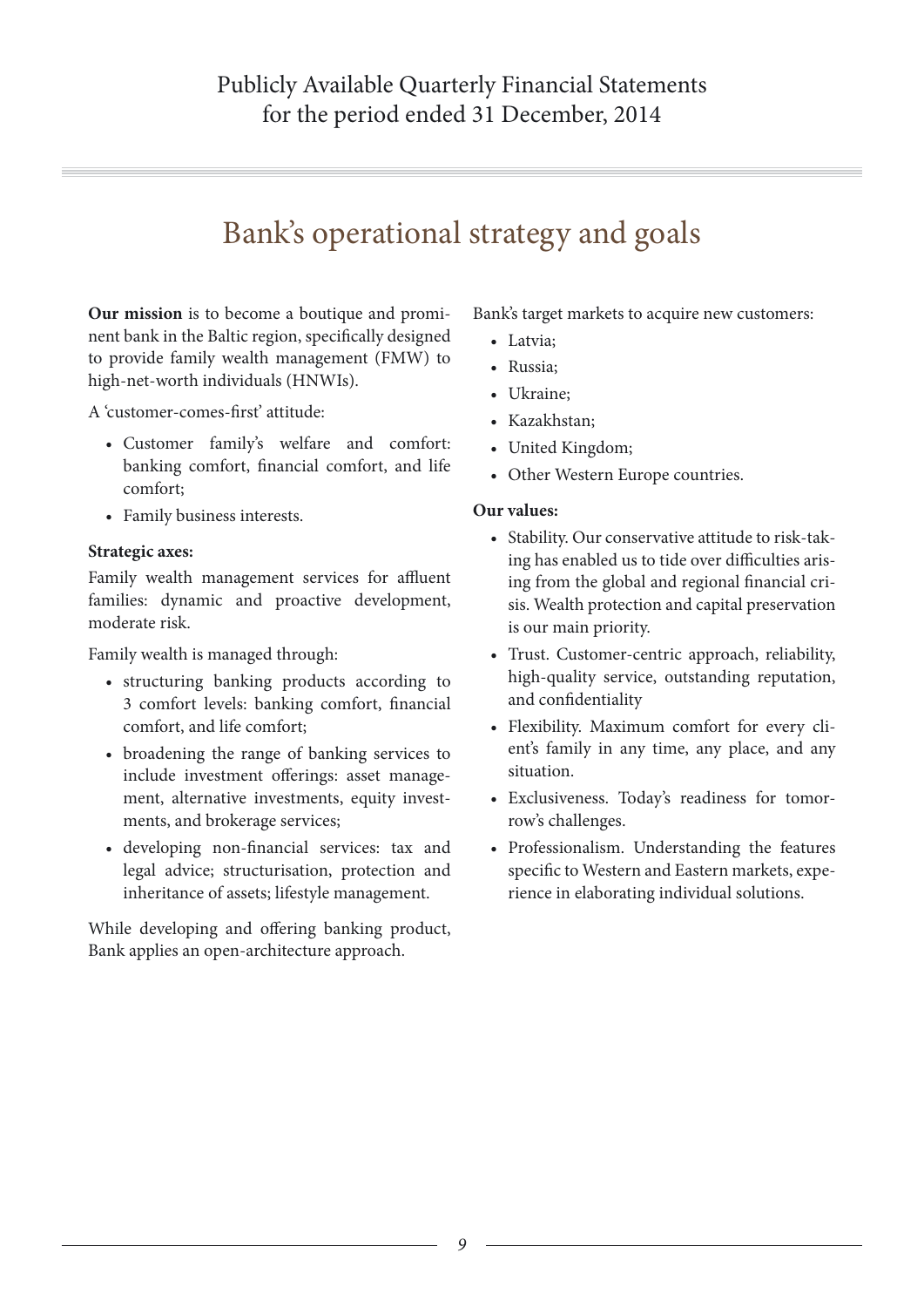### Risk management

The information about risk management is available in 2013 Annual Report from page 58 till page 64 on JSC "Baltic International Bank" web page http://www.bib.lv/en/about-bank/reports. Since 31 December 2013 there are no any material changes in risk management.

### The Bank's performance ratios

| <b>Item</b>                | $01.01.2014.-31.12.2014.$<br>(unaudited) | $01.01.2013 - 31.12.2013.$<br>(audited) |
|----------------------------|------------------------------------------|-----------------------------------------|
| Return on Equity (ROE) (%) | 1,06                                     | 0,08                                    |
| Return on Assets (ROA) (%) | 0,08                                     | 0,01                                    |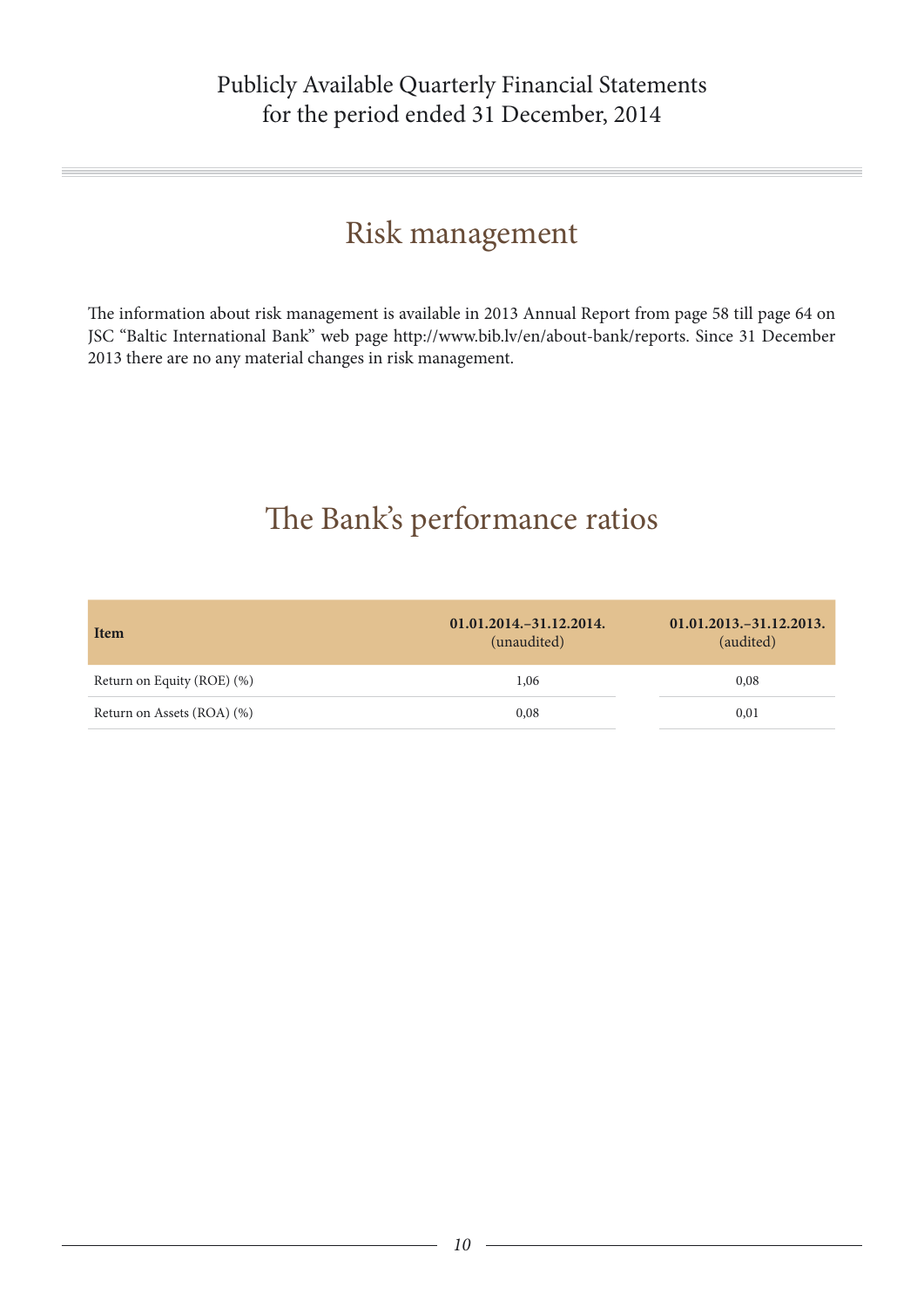|                                                                                                           | 01.01.2014. - 31.12.2014.<br>(unaudited) |                               |                         | 01.01.2013. - 31.12.2013.<br>(audited) |  |
|-----------------------------------------------------------------------------------------------------------|------------------------------------------|-------------------------------|-------------------------|----------------------------------------|--|
| <b>Item</b>                                                                                               | Group<br><b>EUR'000</b>                  | <b>Bank</b><br><b>EUR'000</b> | Group<br><b>EUR'000</b> | <b>Bank</b><br><b>EUR'000</b>          |  |
| Interest income                                                                                           | 7336                                     | 7396                          | 8746                    | 8837                                   |  |
| Interest expense                                                                                          | $-2702$                                  | $-2702$                       | $-2170$                 | $-2170$                                |  |
| Dividend income                                                                                           | 7                                        | 7                             | 15                      | 15                                     |  |
| Fee and commission income                                                                                 | 7678                                     | 7678                          | 6 2 3 9                 | 6 2 4 0                                |  |
| Fee and commission expense                                                                                | $-1711$                                  | $-1711$                       | $-960$                  | $-960$                                 |  |
| Net realised gain/loss on financial assets and financial<br>liabilities carried at amortised cost         | $\mathbf{0}$                             | $\mathbf{0}$                  | $\mathbf{0}$            | $\mathbf{0}$                           |  |
| Net realised gain/loss on available for sale financial assets                                             | 205                                      | 205                           | $\theta$                | $\Omega$                               |  |
| Net gain/loss on financial assets and financial liabilities held<br>for trading                           | $-530$                                   | $-530$                        | $-35$                   | $-35$                                  |  |
| Net gain/loss on financial assets and financial liabilities at<br>fair value through profit or loss       | $\Omega$                                 | $\mathbf{0}$                  | $\mathbf{0}$            | $\overline{0}$                         |  |
| Changes in fair value of the hedged items                                                                 | $\theta$                                 | $\theta$                      | $\Omega$                | $\Omega$                               |  |
| Gain/loss on trade in and revaluation of foreign currencies                                               | 3 9 0 2                                  | 3913                          | 1 3 4 2                 | 1 3 4 3                                |  |
| Gain/loss on derecognition of property, plant and<br>equipment, investment property and intangible assets | $\theta$                                 | $\mathbf{0}$                  | $\mathbf{0}$            | $\Omega$                               |  |
| Other income                                                                                              | 603                                      | 431                           | 323                     | 169                                    |  |
| Other expenses                                                                                            | $-266$                                   | $-263$                        | $-300$                  | $-202$                                 |  |
| Administrative expenses                                                                                   | $-11764$                                 | $-11586$                      | $-11379$                | $-11271$                               |  |
| Depreciation                                                                                              | $-1262$                                  | $-1261$                       | $-1116$                 | $-1115$                                |  |
| Result of provisions for doubtful debts                                                                   | $-1055$                                  | $-1055$                       | $-937$                  | $-716$                                 |  |
| <b>Impairment</b> losses                                                                                  | $\theta$                                 | $\theta$                      | $\theta$                | $\theta$                               |  |
| Profit/loss before corporate income tax                                                                   | 441                                      | 522                           | $-232$                  | 135                                    |  |
| Corporate income tax                                                                                      | $-170$                                   | $-169$                        | $-84$                   | $-107$                                 |  |
| Profit/loss for the current year                                                                          | 271                                      | 353                           | $-315$                  | 29                                     |  |

### Profit and Loss Statement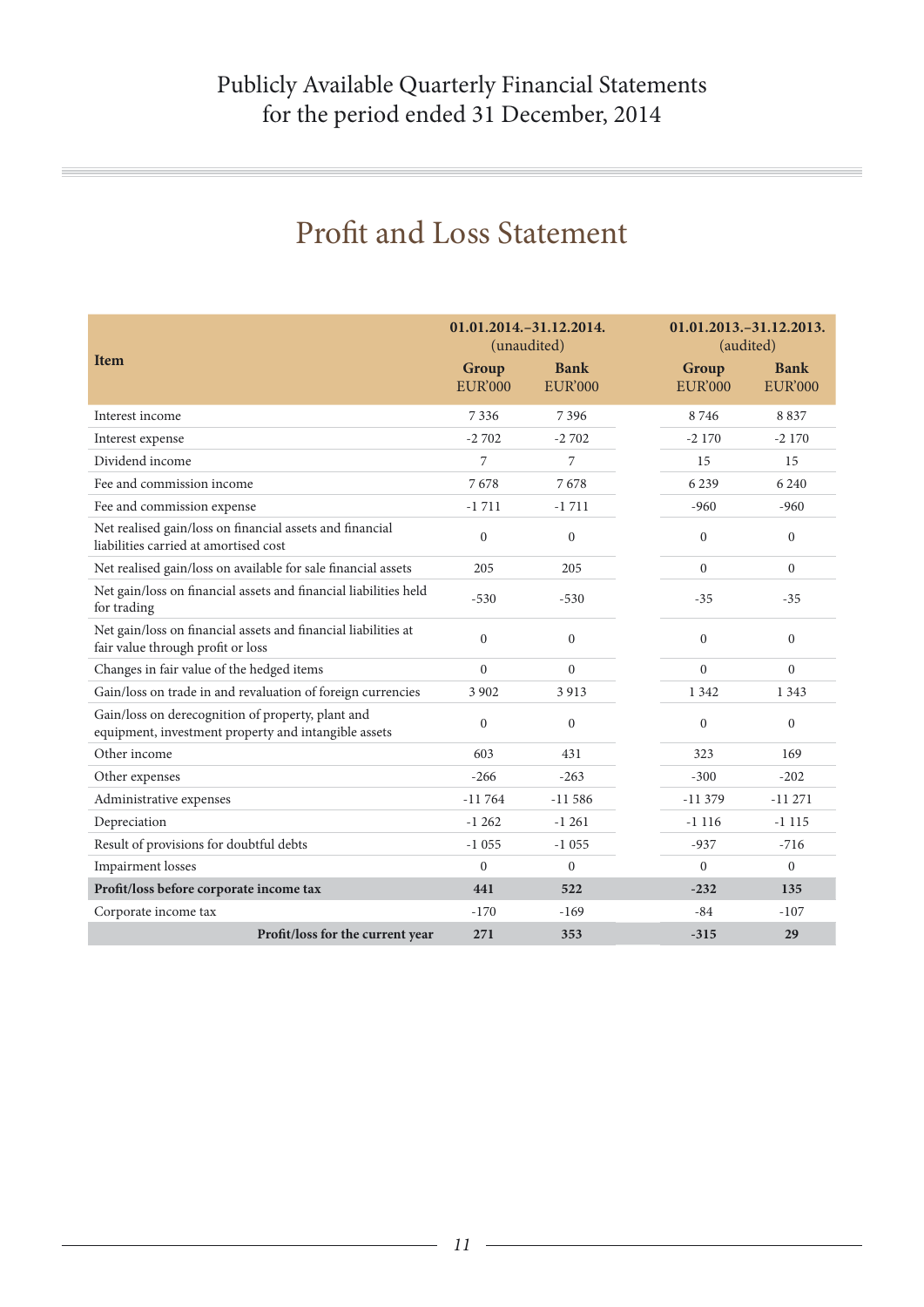### Balance sheet statement

|                                                                                                     | 31.12.2014.<br>(unaudited) |                               |                         | 31.12.2013.<br>(audited)      |  |
|-----------------------------------------------------------------------------------------------------|----------------------------|-------------------------------|-------------------------|-------------------------------|--|
| <b>Item</b>                                                                                         | Group<br><b>EUR'000</b>    | <b>Bank</b><br><b>EUR'000</b> | Group<br><b>EUR'000</b> | <b>Bank</b><br><b>EUR'000</b> |  |
| Cash and due from central banks repayable on demand                                                 | 23 530                     | 23 5 25                       | 31 446                  | 31 444                        |  |
| Due from credit institutions repayable on demand                                                    | 271 191                    | 271 191                       | 133 088                 | 133 088                       |  |
| Financial assets held for trading                                                                   | 2882                       | 2882                          | 3 1 3 5                 | 3 1 3 5                       |  |
| Financial assets at fair value through profit or loss                                               | $\boldsymbol{0}$           | $\boldsymbol{0}$              | $\boldsymbol{0}$        | $\boldsymbol{0}$              |  |
| Financial assets available for sale                                                                 | 87 357                     | 87 357                        | 4 3 8 2                 | 4 3 8 2                       |  |
| Loans and receivables                                                                               | 104 352                    | 106 018                       | 123 441                 | 125 461                       |  |
| Other due from credit institutions                                                                  | 6398                       | 6398                          | 21 880                  | 21 880                        |  |
| Loans                                                                                               | 97 954                     | 99 620                        | 101 561                 | 103 581                       |  |
| Investments held to maturity                                                                        | 8731                       | 8731                          | 5713                    | 5713                          |  |
| Change in fair value of a hedged portion of the portfolio<br>attributable to the interest rate risk | $\mathbf{0}$               | $\mathbf{0}$                  | $\mathbf{0}$            | $\boldsymbol{0}$              |  |
| Deferred expenses and accrued income                                                                | 316                        | 316                           | 2 2 6 2                 | 2 2 6 1                       |  |
| Fixed assets                                                                                        | 17401                      | 17401                         | 17 503                  | 17 503                        |  |
| Investment property                                                                                 | 7760                       | 4 2 0 2                       | 7919                    | 4 1 6 0                       |  |
| Intangible assets                                                                                   | 4 3 2 1                    | 4 3 2 1                       | 4 5 6 8                 | 4 5 6 8                       |  |
| Investments in associated and related companies                                                     | 1 1 4 5                    | 3 0 8 8                       | 1 1 4 5                 | 3 0 8 8                       |  |
| Current tax assets                                                                                  | 285                        | 285                           | 228                     | 228                           |  |
| Other assets                                                                                        | 4 0 7 4                    | 3713                          | 2 0 6 4                 | 1625                          |  |
| <b>Total assets</b>                                                                                 | 533 345                    | 533 030                       | 336894                  | 336 656                       |  |
| Liabilities to central banks                                                                        | 3782                       | 3782                          | $\boldsymbol{0}$        | $\boldsymbol{0}$              |  |
| Due to credit institutions repayable on demand                                                      | 277                        | 277                           | 7626                    | 7626                          |  |
| Financial liabilities held for trading                                                              | 1965                       | 1965                          | 623                     | 623                           |  |
| Financial liabilities at fair value through profit or loss                                          | $\mathbf{0}$               | $\boldsymbol{0}$              | $\overline{0}$          | $\overline{0}$                |  |
| Financial liabilities valued at depreciated cost                                                    | 489 358                    | 489 369                       | 291 436                 | 291 444                       |  |
| Term liabilities due to credit institutions                                                         | 6 1 7 8                    | 6 1 7 8                       | $\theta$                | $\boldsymbol{\theta}$         |  |
| Deposits                                                                                            | 448 236                    | 448 247                       | 275 281                 | 275 289                       |  |
| Subordinated liabilities                                                                            | 16702                      | 16 702                        | 11 102                  | 11 102                        |  |
| Debt securities in issue                                                                            | 18 24 2                    | 18 24 2                       | 5 0 5 3                 | 5 0 5 3                       |  |
| Financial liabilities arising from the transfer of financial<br>assets                              | $\mathbf{0}$               | $\boldsymbol{0}$              | $\boldsymbol{0}$        | $\boldsymbol{0}$              |  |
| Change in fair value of a hedged portion of the portfolio<br>attributable to the interest rate risk | $\mathbf{0}$               | $\mathbf{0}$                  | $\mathbf{0}$            | $\mathbf{0}$                  |  |
| Deferred income and accrued expenses                                                                | 650                        | 650                           | 1 1 6 9                 | 1 1 6 7                       |  |
| Provisions                                                                                          | $\boldsymbol{0}$           | $\boldsymbol{0}$              | $\boldsymbol{0}$        | $\boldsymbol{0}$              |  |
| Tax liabilities                                                                                     | 1439                       | 1 4 3 9                       | 1 2 7 0                 | 1 2 7 0                       |  |
| Other liabilities                                                                                   | 2709                       | 2043                          | 1692                    | 1 1 9 0                       |  |
| <b>Total liabilities</b>                                                                            | 500 180                    | 499 525                       | 303 816                 | 303 320                       |  |
| Shareholders' equity                                                                                | 33 165                     | 33 505                        | 33 078                  | 33 336                        |  |
| Total liabilities and shareholders' equity                                                          | 533 345                    | 533 030                       | 336 894                 | 336 656                       |  |
| Memorandum items                                                                                    |                            |                               |                         |                               |  |
| Contingent liabilities                                                                              | 2961                       | 2961                          | 2 5 4 5                 | 2545                          |  |
| Commitments to customers                                                                            | 12 040                     | 12 135                        | 16 686                  | 16 790                        |  |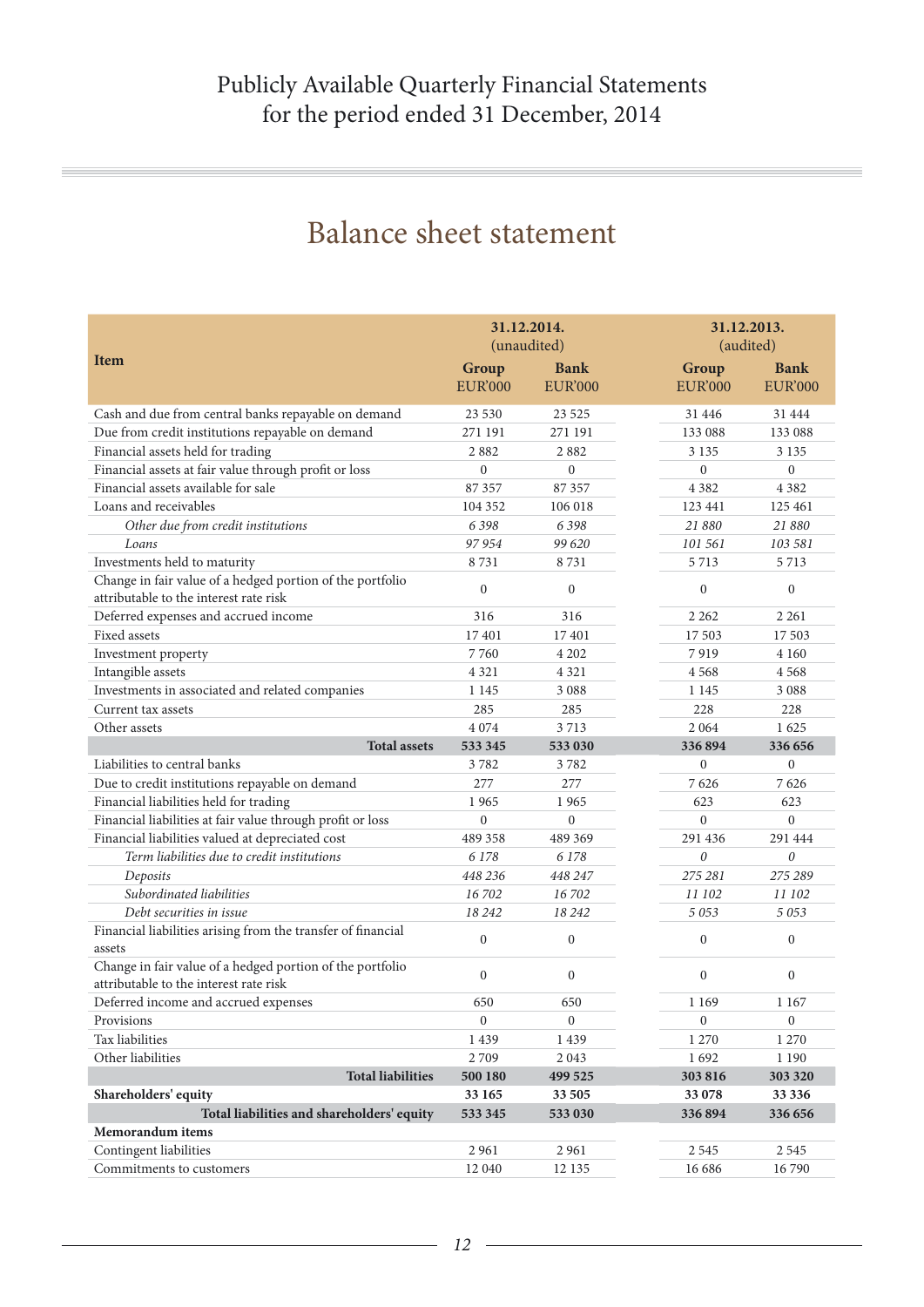## Overview of own funds and capital ratios

|                |                                                                                                             |                         | 31.12.2014.<br>(unaudited)    |
|----------------|-------------------------------------------------------------------------------------------------------------|-------------------------|-------------------------------|
| N <sup>2</sup> | <b>Item</b>                                                                                                 | Group<br><b>EUR'000</b> | <b>Bank</b><br><b>EUR'000</b> |
| 1.             | Own funds (1.1.+1.2.)                                                                                       | 40 487                  | 41 091                        |
| 1.1.           | Tier 1 capital (1.1.1.+1.1.2.)                                                                              | 28 300                  | 28 904                        |
| 1.1.1.         | Common equity Tier 1 capital (CET1 capital)                                                                 | 28 300                  | 28 904                        |
| 1.1.2.         | Additional Tier 1 capital                                                                                   | $\boldsymbol{0}$        | $\boldsymbol{0}$              |
| 1.2.           | Tier 2 capital                                                                                              | 12 187                  | 12 187                        |
| 2.             | Total risk exposure amount (2.1.+2.2.+2.3.+2.4.+2.5.+2.6.+2.7.)                                             | 265 604                 | 266 076                       |
| 2.1.           | Risk weighted exposure amounts for credit, counterparty credit and dilution risks and free<br>deliveries    | 238 673                 | 239 267                       |
| 2.2.           | Total risk exposure amount for settlement/delivery                                                          | $\theta$                | $\mathbf{0}$                  |
| 2.3.           | Total risk exposure amount for position, foreign exchange and commodities risks                             | 955                     | 955                           |
| 2.4.           | Total risk exposure amount for operational risk                                                             | 25 976                  | 25 8 5 4                      |
| 2.5.           | Total risk exposure amount for credit valuation adjustment                                                  | $\mathbf{0}$            | $\mathbf{0}$                  |
| 2.6.           | Total risk exposure amount related to large exposures in the trading book                                   | $\mathbf{0}$            | $\boldsymbol{0}$              |
| 2.7.           | Other risk exposure amounts                                                                                 | $\overline{0}$          | $\boldsymbol{0}$              |
| 3.             | Capital ratios and capital levels                                                                           |                         |                               |
| 3.1.           | CET1 capital ratio (1.1.1./2.*100)                                                                          | 10,65                   | 10,86                         |
| 3.2.           | Surplus(+)/Deficit(-) of CET1 capital (1.1.1.-2.*4.5%)                                                      | 16 348                  | 16 9 30                       |
| 3.3.           | T1 capital ratio (1.1./2.*100)                                                                              | 10,65                   | 10,86                         |
| 3.4.           | Surplus $(+)/$ Deficit $(-)$ of T1 capital $(1.1.-2.*6%)$                                                   | 12 3 6 4                | 12939                         |
| 3.5.           | Total capital ratio (1./2.*100)                                                                             | 15,24                   | 15,44                         |
| 3.6.           | Surplus(+)/Deficit(-) of total capital (1.-2.*8%)                                                           | 19 239                  | 19805                         |
| 4.             | Combined Buffer Requirement (4.1.+4.2.+4.3.+4.4.+4.5.)                                                      | 2,5                     | 2,5                           |
| 4.1.           | Capital conservation buffer (%)                                                                             | 2,5                     | 2,5                           |
| 4.2.           | Institution specific countercyclical capital buffer (%)                                                     | 0,0                     | 0,0                           |
| 4.3.           | Systemic risk buffer (%)                                                                                    | 0,0                     | 0,0                           |
| 4.4.           | Systemically important institution buffer (%)                                                               | 0,0                     | 0,0                           |
| 4.5.           | Other Systemically Important Institution buffer (%)                                                         | 0,0                     | 0,0                           |
| 5.             | Capital ratios due to adjustments                                                                           |                         |                               |
| 5.1.           | Provisions or assets value adjustments applying specific policy for the purpose of own<br>funds calculation | 2696                    | 2696                          |
| 5.2.           | CET1 capital ratio due to adjustments defined in row No 5.1. (%)                                            | 10,15                   | 10,36                         |
| 5.3.           | Tier 1 capital ratio due to adjustments defined in row No 5.1. (%)                                          | 10,15                   | 10,36                         |
| 5.4.           | Total capital ratio due to adjustments defined in row No 5.1. (%)                                           | 14,23                   | 14,43                         |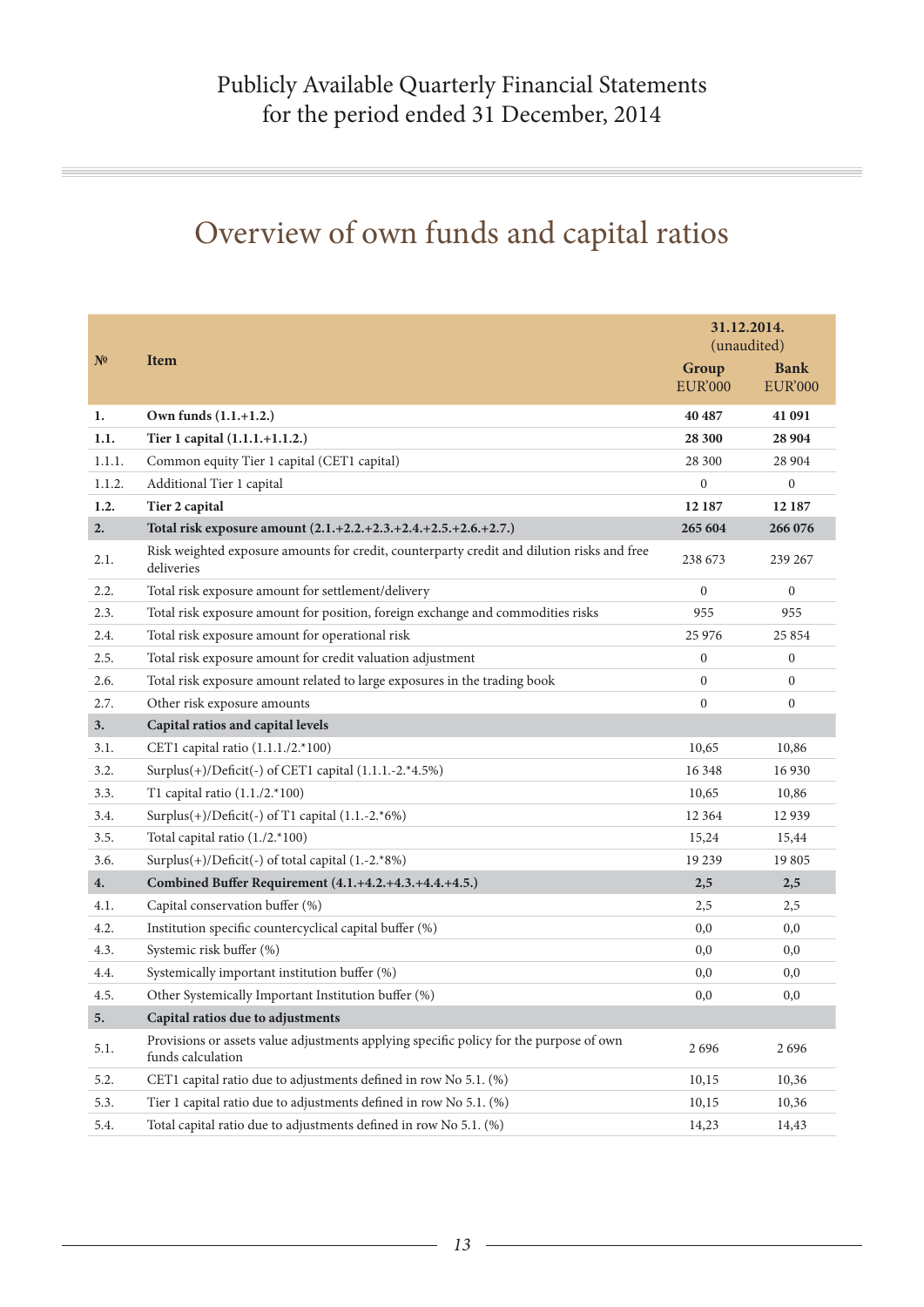# Liquidity ratio calculation

| N <sup>0</sup> | <b>Item</b>                                              | 31.12.2014.<br>(unaudited)<br><b>Bank</b><br><b>EUR'000</b> |
|----------------|----------------------------------------------------------|-------------------------------------------------------------|
| $\mathbf{1}$   | <b>Liquid assets</b>                                     | 366 597                                                     |
| 1.1.           | Vault cash                                               | 1 3 4 9                                                     |
| 1.2.           | Balances due from Bank of Latvia                         | 22 177                                                      |
| 1.3.           | Balances due from solvent credit institutions            | 267 005                                                     |
| 1.4.           | Liquid securities                                        | 76 066                                                      |
| $\overline{2}$ | Current liabilities (residual maturity of up to 30 days) | 420 620                                                     |
| 2.1.           | Balances due to credit institutions                      | 6454                                                        |
| 2.2.           | Deposits                                                 | 397 346                                                     |
| 2.3.           | Debt securities in issue                                 | $\mathbf{0}$                                                |
| 2.4.           | Money in transit                                         | 577                                                         |
| 2.5.           | Other current liabilities                                | 5872                                                        |
|                |                                                          |                                                             |
| 2.6.           | Off-balance sheet items                                  | 10 371                                                      |
| $\mathbf{3}$   | Liquidity ratio $(1:2)$ $(\%)$                           | 87,16                                                       |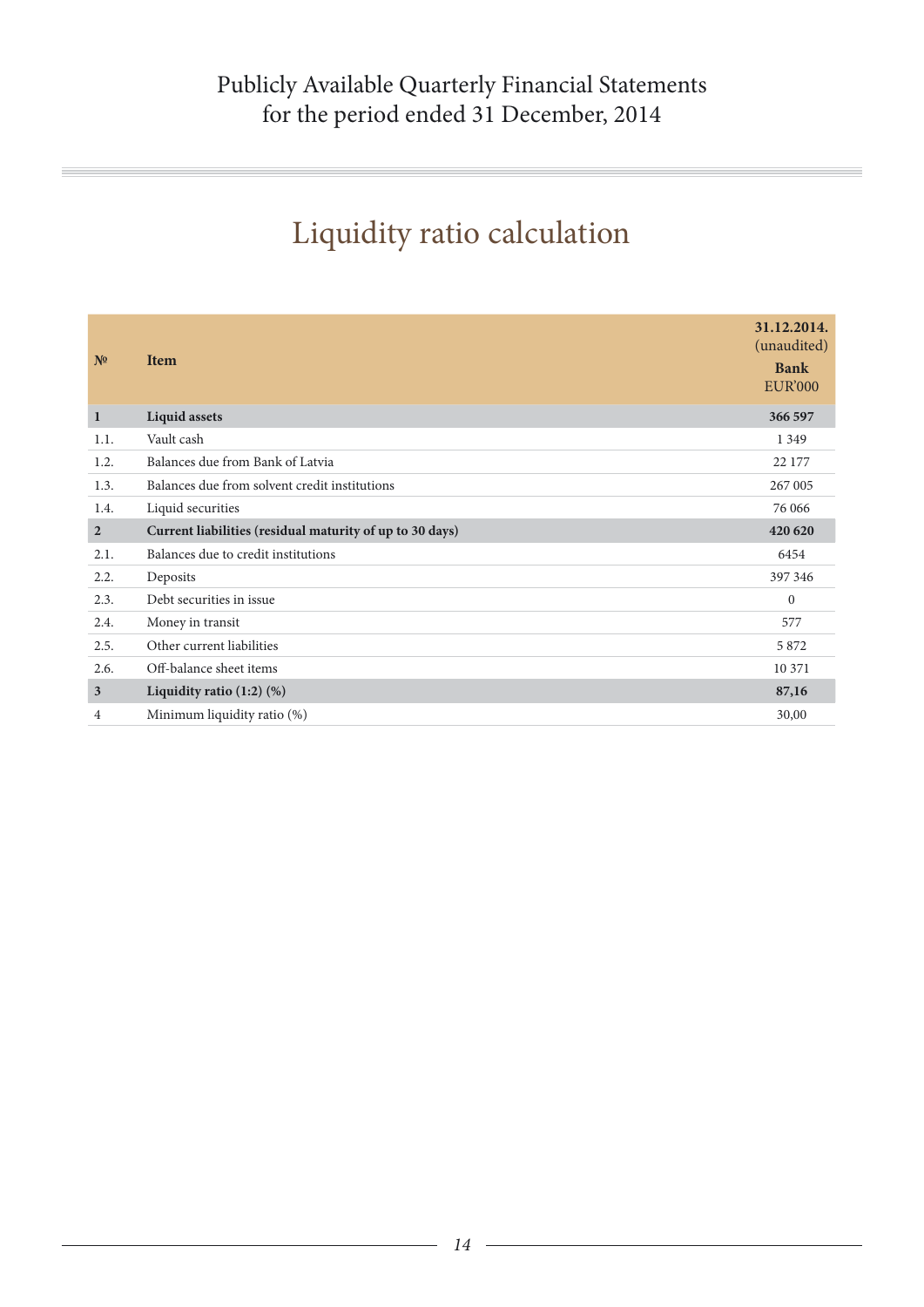## Note 1. Securities portfolio

The Bank's securities portfolio breaks down by country:

|                                |       | 31.12.2014.<br>(unaudited)                                |                                                             |                                                             |                                |
|--------------------------------|-------|-----------------------------------------------------------|-------------------------------------------------------------|-------------------------------------------------------------|--------------------------------|
|                                |       | Financial<br>assets held for<br>trading<br><b>EUR'000</b> | Financial<br>assets available<br>for sale<br><b>EUR'000</b> | <b>Investments</b><br>held to<br>maturity<br><b>EUR'000</b> | <b>Total</b><br><b>EUR'000</b> |
| Multilateral development banks |       | $\mathbf{0}$                                              | 50 040                                                      | $\mathbf{0}$                                                | 50 040                         |
| Germany                        |       | $\mathbf{0}$                                              | 8 2 8 9                                                     | $\boldsymbol{0}$                                            | 8 2 8 9                        |
| United Kingdom                 |       | $\mathbf{0}$                                              | 6419                                                        | $\mathbf{0}$                                                | 6419                           |
| Lithuania                      |       | $\boldsymbol{0}$                                          | 4 5 4 1                                                     | 2 3 7 4                                                     | 6915                           |
| Latvia                         |       | 1                                                         | 3 2 4 5                                                     | 2 5 5 0                                                     | 5796                           |
| Russia                         |       | 40                                                        | $\theta$                                                    | 2 3 8 7                                                     | 2427                           |
| Denmark                        |       | $\mathbf{0}$                                              | 4 1 4 9                                                     | $\mathbf{0}$                                                | 4 1 4 9                        |
| Sweden                         |       | $\mathbf{0}$                                              | 8 2 4 8                                                     | $\overline{0}$                                              | 8 2 4 8                        |
| <b>Brasil</b>                  |       | $\mathbf{0}$                                              | 2 3 7 2                                                     | $\mathbf{0}$                                                | 2 3 7 2                        |
| other countries                |       | 436                                                       | 54                                                          | 1420                                                        | 1910                           |
|                                | total | 477                                                       | 87357                                                       | 8731                                                        | 96 565                         |

During the reporting period has not been recognized an impairment for financial assets available for sale.

|                 | 31.12.2013.<br>(audited) |                                                           |                                                             |                                                             |                                |
|-----------------|--------------------------|-----------------------------------------------------------|-------------------------------------------------------------|-------------------------------------------------------------|--------------------------------|
|                 |                          | Financial<br>assets held for<br>trading<br><b>EUR'000</b> | Financial<br>assets available<br>for sale<br><b>EUR'000</b> | <b>Investments</b><br>held to<br>maturity<br><b>EUR'000</b> | <b>Total</b><br><b>EUR'000</b> |
| Russia          |                          | 603                                                       | $\mathbf{0}$                                                | 2738                                                        | 3 3 4 1                        |
| United Kingdom  |                          | $\mathbf{0}$                                              | 3929                                                        | $\mathbf{0}$                                                | 3929                           |
| Ukraine         |                          | 1 0 2 2                                                   | $\mathbf{0}$                                                | 1837                                                        | 2859                           |
| Latvia          |                          | 3                                                         | 360                                                         | 747                                                         | 1 1 1 0                        |
| other countries |                          | 41                                                        | 94                                                          | 391                                                         | 526                            |
|                 | total                    | 1669                                                      | 4 3 8 3                                                     | 5 7 1 3                                                     | 11765                          |